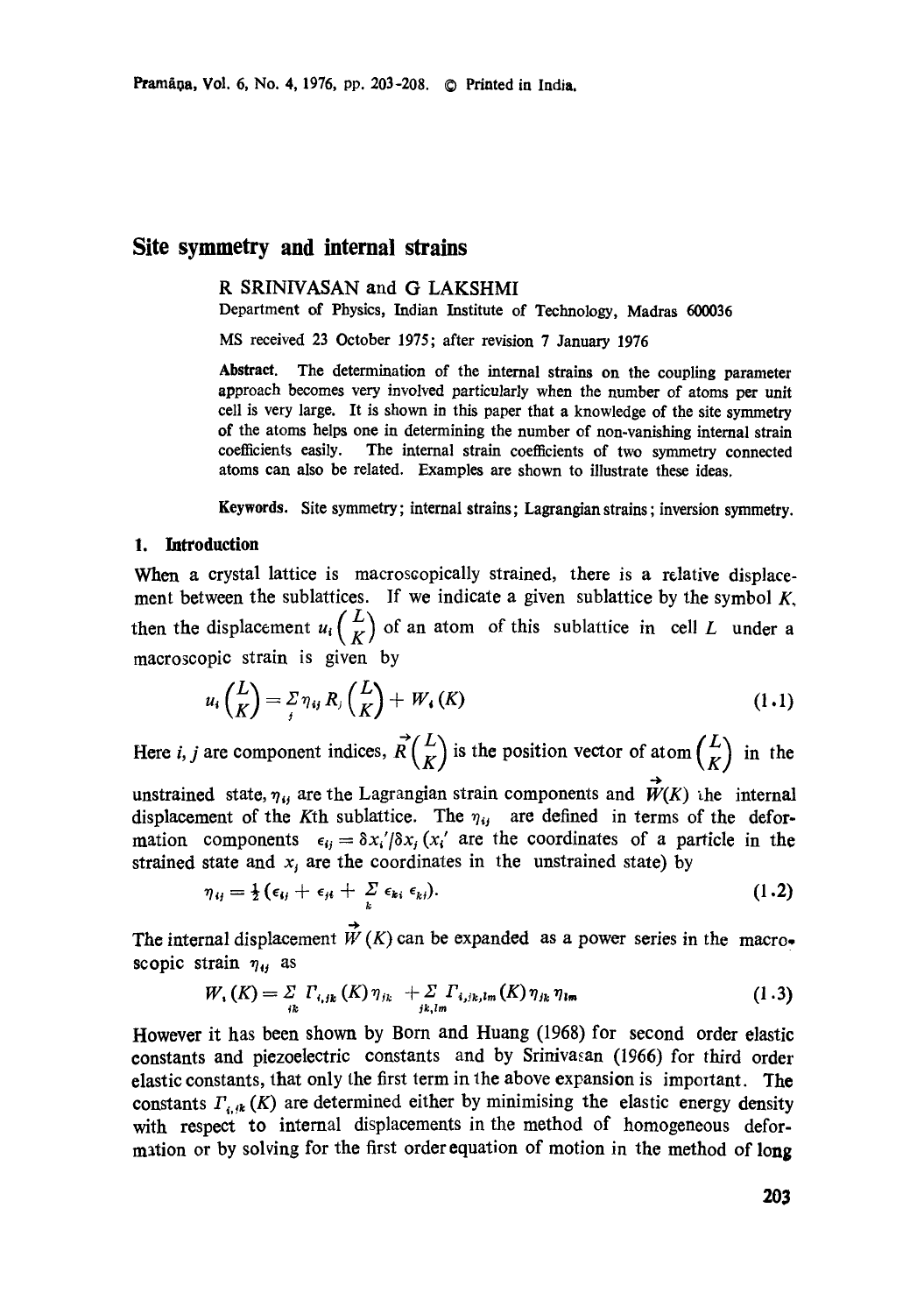waves. However a straightforward application of this method involves the inversion of a  $(3n-3) \times (3n-3)$  matrix where n is the total number of sublattices present *(i.e.),* the number of atoms in the unit cell. This is a very cumbersome procedure when the number of atoms in the unit cell is large, for example, eight in  $V<sub>a</sub>Si$  and ten in Calcite.

The internal displacements can be observed by x-ray diffraction. In displacive transitions a knowledge of the type of internal displacements caused by aniso\*ropic thermal expansion (if the transition is temperature induced) or by pressure (if it is pressure induced) is useful.

In this paper it is shown that the site symmetry of an atom completely fixes the number of non-vanishing coefficients of  $\Gamma_{i,j,k}$  (K) and so one could get useful information about these internal displacements from symmetry consideration. A knowledge of the number of non-vanishing coefficients and the way the internal displacement components of two symmetry connected atoms are related reduces the labour involved in expressing  $\Gamma_{i_{\bullet},k}$  (K) in terms of the force constants of a model.

Section 2 deals with site symmetry and the internal strains and relations among internal strain coefficients  $\Gamma_{i,j,k}$  (K) of symmetry related atoms. Section 3 illustrates the application of the results in section 2 to a few crystals.

# 2. Symmetry and internal strain coefficients  $F_{i,jk}$   $(K)$

The internal strain coefficient  $\Gamma_{4,j,k}$  (K) is a third rank polar tensor having the symmetry  $\Gamma_{i,j,k}$  (K) =  $\Gamma_{i,kj}(K)$ . This tensor is similar to the piezoelectric constant tensor tabulated in Cady (1964) and Nye (1960) for the 32 point groups. However this tensor will not depend on the point group of the crystal as a whole but on the site symmetry of the given atom in the crystal which will be a subgroup of the point group. For example a crystal like  $\text{CaF}_2$  has the  $\text{O}_h$  point group and so the piezoelectric tensor is zero for this crystal. However the point group symmetry at the site of F is  $T_d$  and so  $\Gamma_{i,jk} (F)$  is not identically zero. So to find the non-vanishing components of  $\Gamma_{t,j,k}(K)$  we have to find the point group representing the site symmetry at  $K$  and then look up the tables of the piezoe!ectric tensor for this point group. In particular if the site symmetry of an atom involves a centre of inversion then there will be no internal displacement for this sublattice

Let S be a symmetry operation of the crystal which carries a sublattice K to a sublattice K'. If  $S_{ij}$  are the elements of the  $3 \times 3$  matrix representing the transformation S, then,

$$
\Gamma_{i,j,k}(K') = \sum_{lm} S_{ij} S_m S_{kn} \Gamma_{l,mn}(K) \tag{2.1}
$$

**This** is the law of transformation of a third rank polar tensor. may determine the internal strain coefficients of one sublattice from that of another symmetry related sublattice. **Using this we** 

## **3. Application of the above results to a few crystals**

# (i) *NaCl and CsCI structures*

Here the metal and chlorine ions are both situated at centres of inversion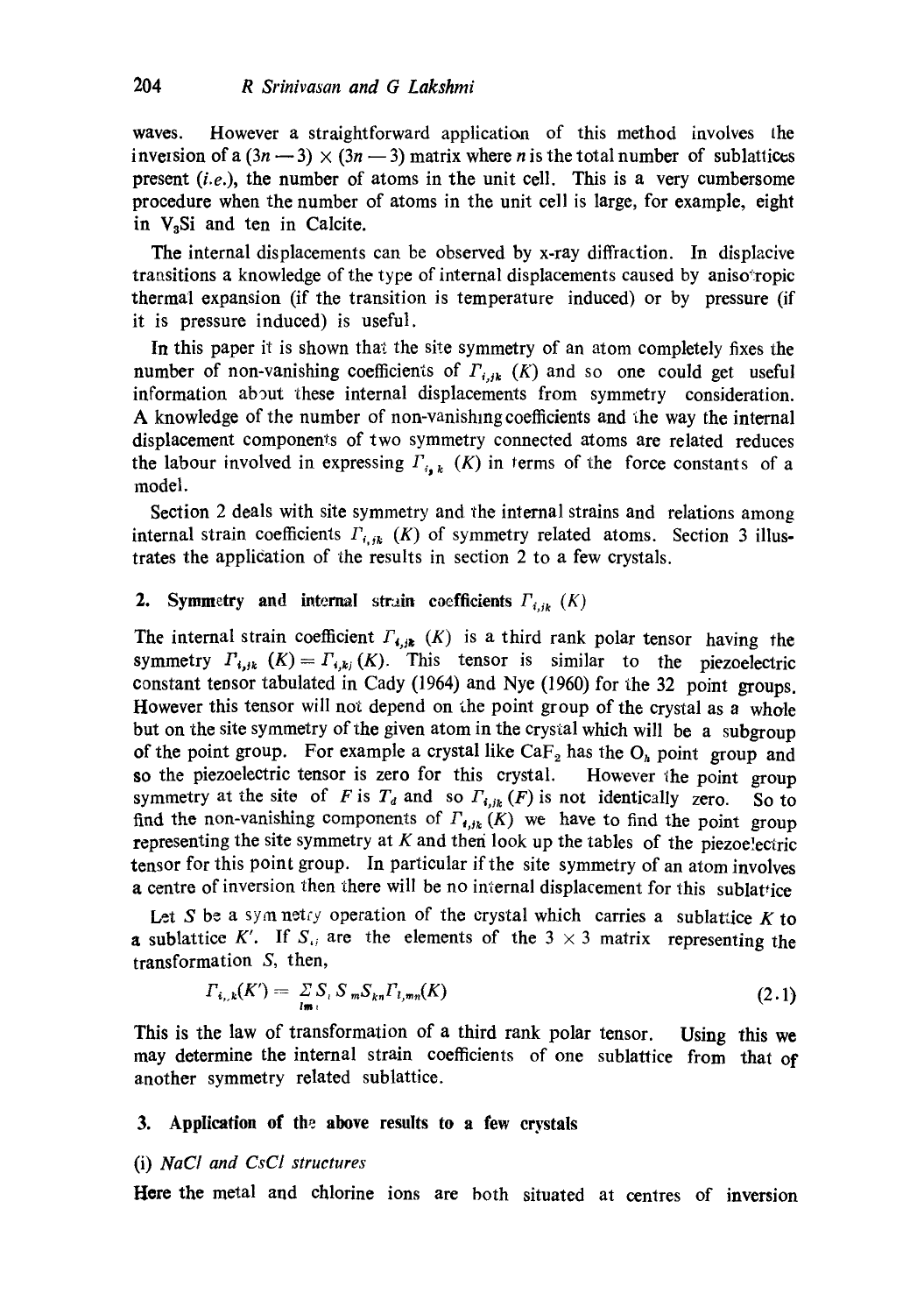symmetry. So the internal strain coefficients are zero for both sublattices. In these crystals a macroscopic strain does not cause any internal displacemenls.

#### (ii) *Germanium structures*

There are two atoms in the unit cell  $Ge(1)$  and  $Ge(2)$ . The site symmetry of the germanium atom is  $T_a$ . From the tables of the piezoelectric constants in Cady, the only non-vanishing internal strain coefficients are

$$
\Gamma_{\mathbf{g},\mathbf{y}\mathbf{s}}\left(K\right)=\Gamma_{\mathbf{y},\mathbf{s}\mathbf{z}}\left(K\right)=\Gamma_{\mathbf{g},\mathbf{s}\mathbf{y}}\left(K\right)
$$

where  $K = 1$  or 2. This shows that a shear strain  $\eta_{yy}$  causes a displacement of the germanium atom along the x axis. Since Ge  $(1)$  sublattice is carried to Ge  $(2)$ sublattice by inversion about a point midway between the Ge (1) and its neares neighbour Ge (2),

$$
T_{i,j_k}(2) = -F_{i,j_k}(1) \tag{3.1}
$$

So there is only one internal strain coefficient to be determined in this case. This is in agreement with the lattice dynamical calculations on germanium by Srinivasan (1967).

## (iii)  $CaF<sub>2</sub>$  structure

As already pointed out Ca is at a centre of inversion symmetry and each of the two fluorine sublattices have a site symmetry  $T<sub>d</sub>$ . The sublattice  $F<sub>1</sub>$  is carried to the sublattice  $F_2$  by inversion at calcium. So

$$
\Gamma_{i,j_k}(F_1) = -\Gamma_{i,j_k}(F_2) \tag{3.2}
$$

and the only non-vanishing coefficient of  $\Gamma_{t,ik}$  ( $F_1$ ) is  $\Gamma_{e,ye}$  ( $F_1$ ) and

$$
\Gamma_{\mathbf{z},\mathbf{y}\mathbf{z}}(F_1) = \Gamma_{\mathbf{y},\mathbf{z}\mathbf{z}}(F_1) = \Gamma_{\mathbf{z},\mathbf{z}\mathbf{y}}(F_1). \tag{3.3}
$$

This is in agreement with Srinivasan's (1968) results on  $CaF<sub>2</sub>$ .

## (iv) *V3Si structure*

This lattice is cubic. It has eight atoms in the unit cell. Si  $(1)$  is located at the corners of a cube while Si (2) is at the body centre.  $V(1)$  and  $V(2)$  are situated on either side of the centre of the  $(100)$  face of the cube at a distance  $a_0/2$  from the centre on a line parallel to the y axis.  $V(3)$  and  $V(4)$  are similarly situated on the (010) face on a line parallel to the z axis and V (5) and V (6) are situated on the  $(001)$  face on a line parallel to the x axis.

The position coordinates of the ions are given in table 1 for reference. The site symmetry at Si (1) and Si (2) has a centre of inversion symmetry. So

$$
\Gamma_{i,j_k}(\text{Si (1)}) = \Gamma_{i,j_k}(\text{Si (2)}) = 0 \tag{3.4}
$$

The silicon atoms suffer no internal displacement on applying a macroscopic strain. The site symmetry at the site of V(1) is  $C_{zv}$  with the two fold axis along y and mirror planes *yz* and *yx.* From Cady's tables we have

$$
\Gamma_{x,xy}
$$
 (V (1)),  $\Gamma_{y,zz}$  (V (1)),  $\Gamma_{y,yy}$  (V (1)),  $\Gamma_{y,zz}$  (V (1)),  $\Gamma_{z,yz}$  (V (1))

as the only non-vanishing coefficients. Also we get V (2) from V (1) by inversion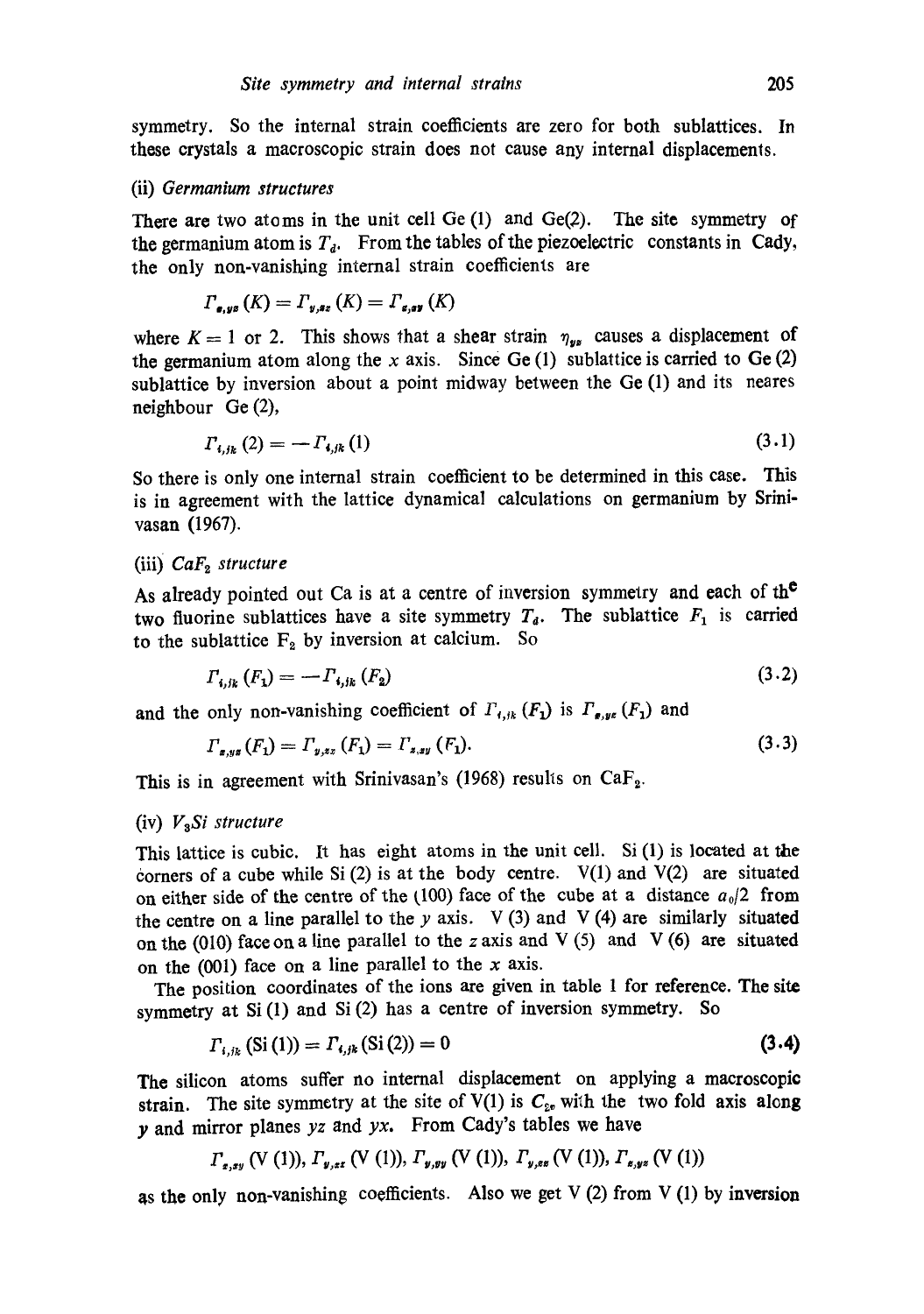| Atom  | Position          |
|-------|-------------------|
| Si(1) | $a_0$ (0, 0, 0)   |
| Si(2) | $a_0$ $(1, 1, 1)$ |
| V(1)  | $a_0$ (0, 1/2, 1) |
| V(2)  | $a_0$ (0, 3/2, 1) |
| V(3)  | $a_0$ (1, 0, 1/2) |
| V(4)  | $a_0$ (1, 0, 3/2) |
| V(5)  | $a_0$ (1/2, 1, 0) |
| V(6)  | $a0$ (3/2, 1, 0)  |

Table 1. Position coordinates of the atoms in V<sub>2</sub>Si

 $2a_0$  is the lattice constant of the crystal.

at a point midway between them. So

$$
\Gamma_{i,jk} \left( V \left( 2 \right) \right) = -\Gamma_{i,jk} \left( V \left( 1 \right) \right) \tag{3.5}
$$

*i.e.*, for a given strain the sublattices V(1) and V(2) will be displaced in opposite directions by an equal amount. So also for  $V(3)$  and  $V(4)$ ,  $V(5)$  and  $V(6)$ . The non-vanishing elements of the internal strain coefficients for V  $(3)$  and V  $(5)$ can be obtained from those for  $V(1)$  by finding the symmetry operations which carry the  $V(1)$  sublattice to the  $V(3)$  and  $V(5)$  sublattices respectively. The symmetry operation is a rotation by 120 and  $240^{\circ}$  about the three-fold axis along the (111) direction. This gives the following relations:

$$
\Gamma_{\mathbf{g},\mathbf{g}\mathbf{y}}\left(\mathbf{V}\left(1\right)\right) = \Gamma_{\mathbf{y},\mathbf{y}\mathbf{s}}\left(\mathbf{V}\left(3\right)\right) = \Gamma_{\mathbf{z},\mathbf{s}\mathbf{z}}\left(\mathbf{V}\left(5\right)\right)
$$
\n
$$
\Gamma_{\mathbf{y},\mathbf{z}\mathbf{s}}\left(\mathbf{V}\left(1\right)\right) = \Gamma_{\mathbf{z},\mathbf{y}\mathbf{y}}\left(\mathbf{V}\left(3\right)\right) = \Gamma_{\mathbf{z},\mathbf{s}\mathbf{z}}\left(\mathbf{V}\left(5\right)\right)
$$
\n
$$
\Gamma_{\mathbf{y},\mathbf{y}\mathbf{s}}\left(\mathbf{V}\left(1\right)\right) = \Gamma_{\mathbf{z},\mathbf{s}\mathbf{z}}\left(\mathbf{V}\left(3\right)\right) = \Gamma_{\mathbf{z},\mathbf{y}\mathbf{z}}\left(\mathbf{V}\left(5\right)\right)
$$
\n
$$
\Gamma_{\mathbf{y},\mathbf{s}\mathbf{s}}\left(\mathbf{V}\left(1\right)\right) = \Gamma_{\mathbf{z},\mathbf{s}\mathbf{z}}\left(\mathbf{V}\left(3\right)\right) = \Gamma_{\mathbf{z},\mathbf{y}\mathbf{y}}\left(\mathbf{V}\left(5\right)\right)
$$
\n
$$
\Gamma_{\mathbf{z},\mathbf{y}\mathbf{s}}\left(\mathbf{V}\left(1\right)\right) = \Gamma_{\mathbf{z},\mathbf{s}\mathbf{z}}\left(\mathbf{V}\left(3\right)\right) = \Gamma_{\mathbf{y},\mathbf{z}\mathbf{y}}\left(\mathbf{V}\left(5\right)\right).
$$
\n(3.6)

So we see that symmetry considerations tell us that out of the 144 possible internal strain coefficients only five are non-zero and independent. Recently Prabhakaran Nayar and Viswanathan (1975) have calculated the internal strain coefficients of V<sub>a</sub>Si by the method of long waves on a model using the DeLaunay's central and non-central force constants for nearest neighbour V-V and Si-V interactions and the results obtained by them are in complete agreement with the symmetry relations obtained above. In fact irrespective of the model used the above relations among the internal strain coefficients should be satisfied. The long wave method as mentioned in the introduction is cumbersome and involves the inversion of matrices of large order. However the same internal strain coefficients can be calculated from a knowledge of the relations derived from symmetry above and using the homogeneous deformation method of Born and Huang. The strain energy density will now involve only the five independent internal strain coefficients which can be obtained by minimising the strain energy with respect to the corresponding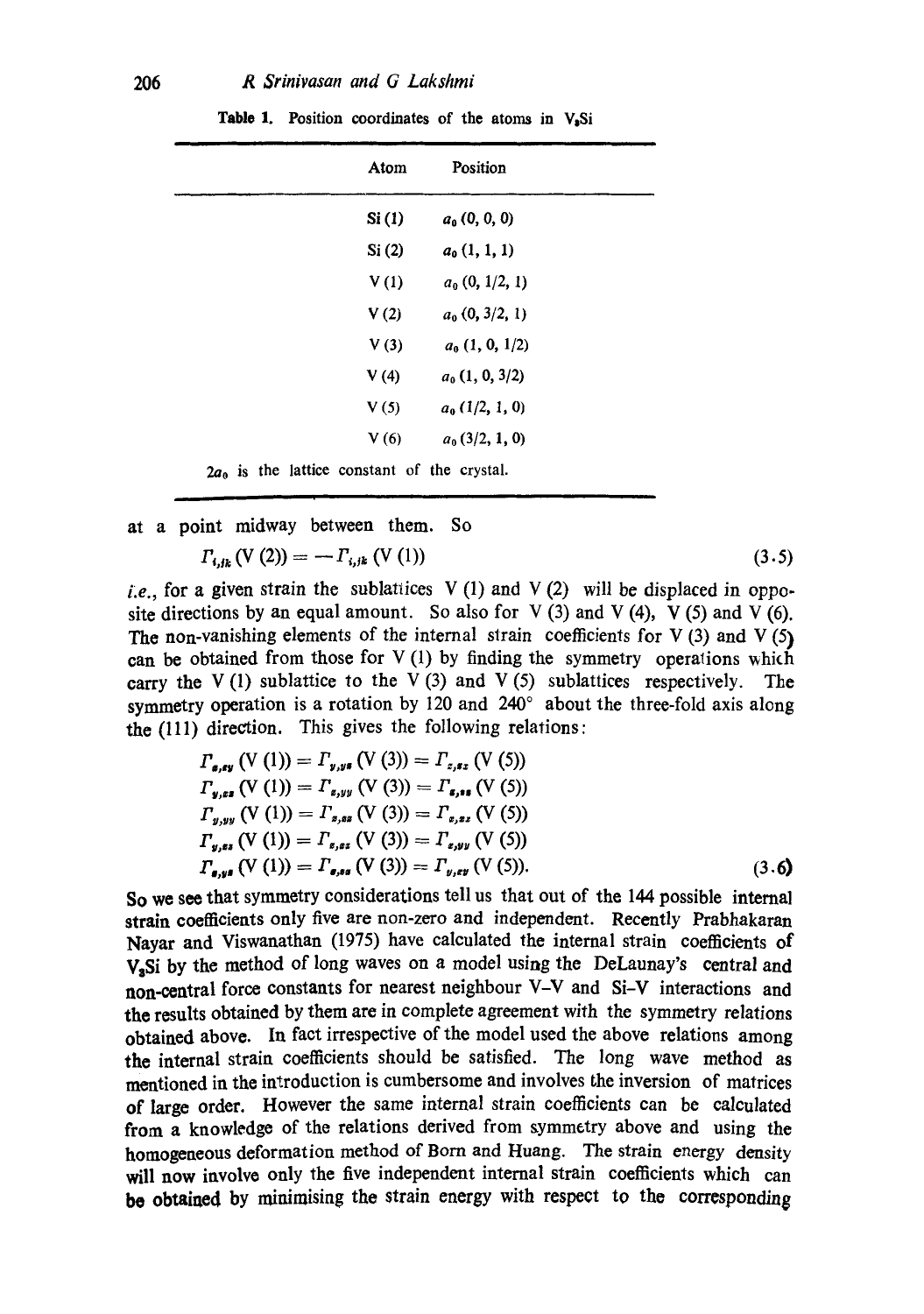internal displacements. The internal displacements in  $V<sub>a</sub>Si$  have been calculated by us using the above procedure and the expressions are in complete agreement with those of Prabhakaran Nayar and Viswanathan (1975).

#### *(v) Calcite structure*

Calcite belongs to the trigonal system and has a point group symmetry  $D_{34}$ . The z-axis is a three-fold axis of symmetry and there are ten atoms in the rhombohedral unit cell, two calciums, two carbons and six oxygens. Figure 1 shows the arrangement of atoms in the unit cell. We choose the x-axis to be along  $C(1)-O(3)$ . The site symmetries at various sites are as follows: (a) The two calciums are located at sites of inversion symmetry. So

$$
\Gamma_{i,j_k}(\text{Ca (1)}) = \Gamma_{i,j_k}(\text{Ca (2)}) = 0 \tag{3.7}
$$

They do not undergo any internal displacements when the lattice is strained. (b) The C(1) has a site symmetry of  $D_3$ . From Cady's tables for the piezo-electric tensor we have the following non-vanishing coefficients:

$$
\Gamma_{z,\epsilon_2}(\mathcal{C}(1)) = -\Gamma_{z,yy}(\mathcal{C}(1)) = -\Gamma_{y,\epsilon_2}(\mathcal{C}(1))
$$
\n(3.8)

$$
\Gamma_{x,y*}(C(1)) = -\Gamma_{y,xx}(C(1)). \tag{3.9}
$$

So to describe the internal displacement of  $C(1)$  we need only two independent constants.

We also see that  $C(1)$  and  $C(2)$  are related by inversion about  $Ca(1)$ . So

$$
\Gamma_{i,n}(\mathcal{C}(1)) = -\Gamma_{i,j,k}(\mathcal{C}(2))\tag{3.10}
$$

(c) The oxygen  $O(3)$  lies along the x-axis on a two-fold axis of symmerty. Its site symmetry is  $C_2$ . We have therefore

$$
\Gamma_{\mathbf{g},\mathbf{g}\mathbf{s}}\left(\mathcal{O}\left(3\right)\right),\Gamma_{\mathbf{g},\mathbf{g}\mathbf{s}}\left(\mathcal{O}\left(3\right)\right),\Gamma_{\mathbf{g},\mathbf{g}\mathbf{y}}\left(\mathcal{O}\left(3\right)\right),\Gamma_{\mathbf{g},\mathbf{g}\mathbf{s}}\left(\mathcal{O}\left(3\right)\right),\Gamma_{\mathbf{y},\mathbf{g}\mathbf{y}}\left(\mathcal{O}\left(3\right)\right)
$$
\n
$$
\Gamma_{\mathbf{y},\mathbf{g}\mathbf{s}}\left(\mathcal{O}\left(3\right)\right),\Gamma_{\mathbf{g},\mathbf{g}\mathbf{y}}\left(\mathcal{O}\left(3\right)\right),\Gamma_{\mathbf{g},\mathbf{g}\mathbf{s}}\left(\mathcal{O}\left(3\right)\right).
$$

From O (3) we may go to O (2) by a  $120^{\circ}$  rotation about the three-fold axis through



Figure I. Unit cell of calcite.